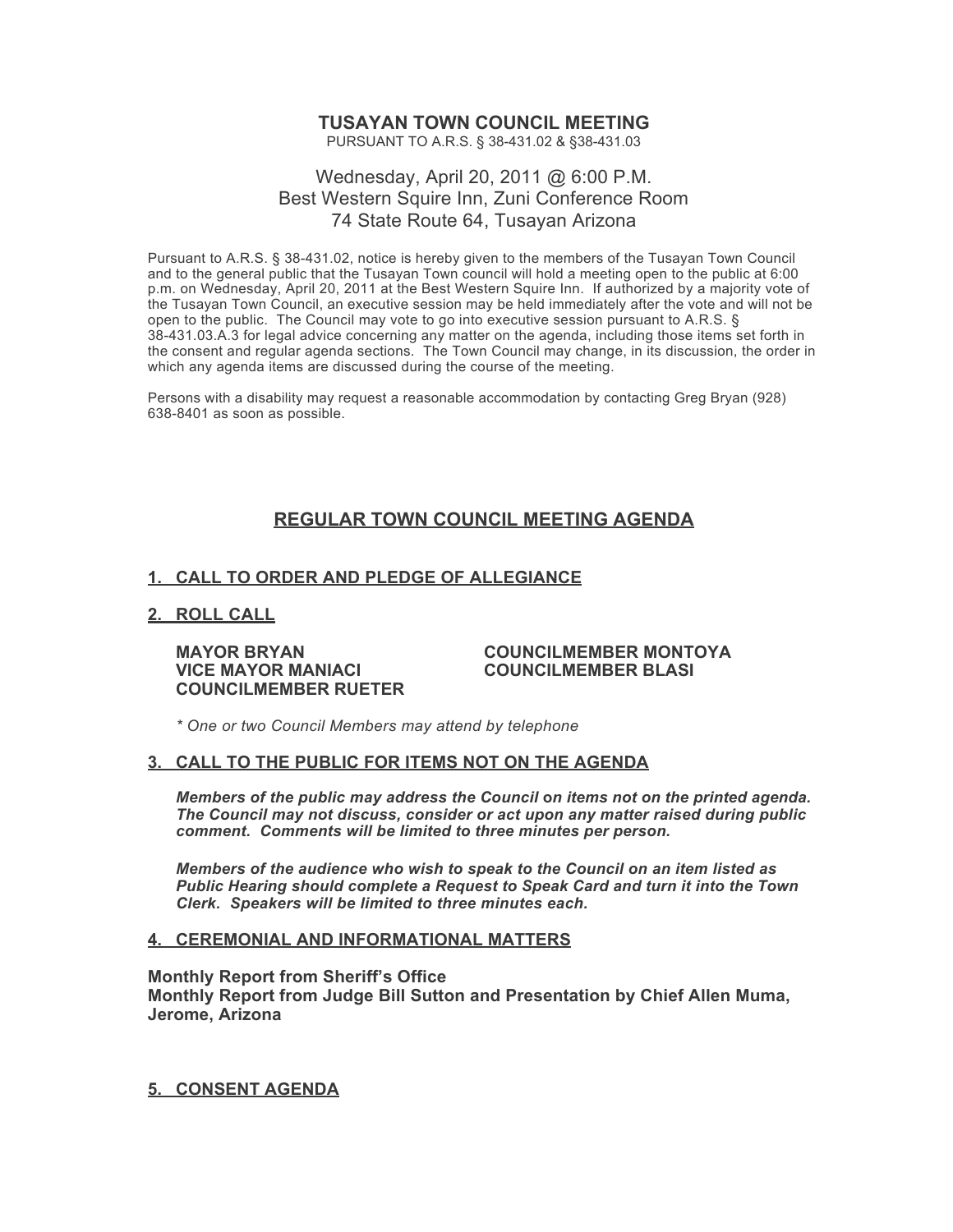**ITEMS ON THE CONSENT AGENDA ARE ROUTINE IN NATURE AND WILL BE ACTED ON WITH ONE MOTION AND ONE VOTE. PUBLIC HEARING ITEMS ARE DESIGNATED WITH AN ASTERISK (\*). MEMBERS OF THE COUNCIL OR STAFF MAY ASK THE MAYOR TO REMOVE ANY ITEM FROM THE CONSENT AGENDA TO BE DISCUSSED AND ACTED UPON SEPARATELY.**

**Consideration and possible approval of April 6, 2011 Meeting Minutes**

**Consideration and possible approval of Administrative/Treasurer's Report** Acceptance of the Finance Report Approval of the Payment of Bills

#### **6. COMMITTEE REPORTS**

- **A. Housing Committee Update**
- **B. NACOG Update**

### **7. PUBLIC HEARINGS**

No Public Hearings are scheduled.

#### **8. ITEMS FOR ACTION**

**Consideration and possible approval of Intergovernmental Agreement by and between the Tusayan Special Lighting District and the Town of Tusayan.**

**Consideration and possible approval of Resolution No.\_\_\_\_\_\_\_ a Resolution of the Town Council prescribing standards of financial disclosure for local elected officials.**

**Consideration and possible approval of underground utilities ordinance.**

**Consideration and possible approval of Conditional Use Permit for wastewater treatment plant.**

#### **9. ITEMS FOR DISCUSSION**

**Draft proposed Budget Fiscal Year 2011-12 Policies and Procedures Update Request for contribution and assistance from School District – Presentation by Sharyl Allen, School Superintendent Modular Office Update Federal Government Shutdown Town Council Training in June Council Workshop Pension Plan – ICMA Creation of Town Flag Law Enforcement and Court Options**

#### **10. TOWN MANAGER'S REPORT**

#### **11. SET AGENDA AND ACTION ITEMS FOR NEXT MEETING**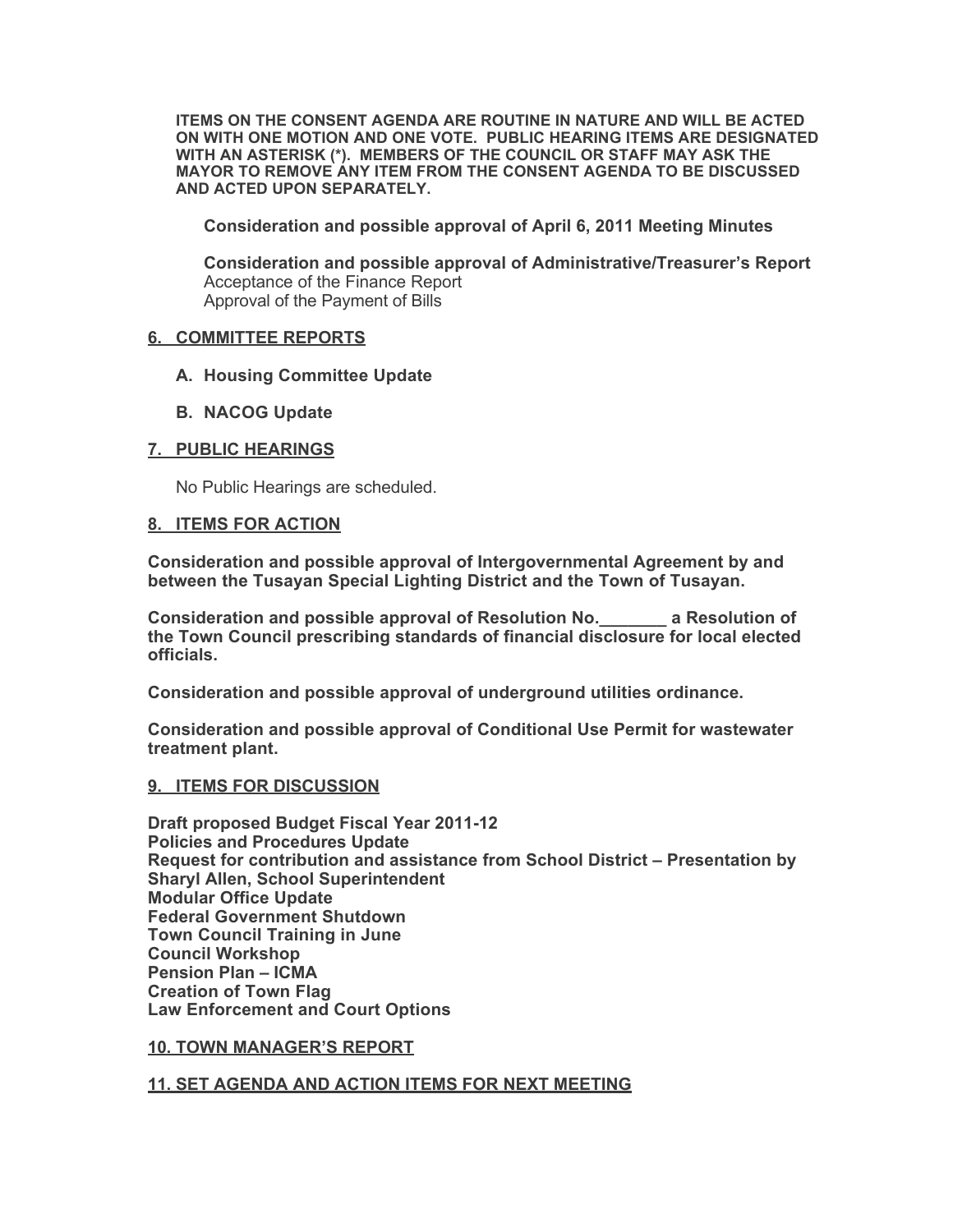### **12. MOTION TO ADJOURN INTO EXECUTIVE SESSION** for the following purposes:

Pursuant to S.R.S. Sections 38-431.03.A.3 and A.4 for discussion and consultation with the Town Attorney in order to receive legal advice and to give directions concerning the negotiation of a pre-annexation and development agreement with the Stilo Group.

Pursuant to A.R.S. Section 38-431.03.A.3 in order to receive legal advice concerning the acquisition of water system by Town and Town position on matters subject to ACC Docket #W-0235A-10-0163.

Pursuant to A.R.S. Section 38-431.03.A.1. and A.4 in order to discuss and consider the employment and benefits of the Town Manager and to give the Town Attorney direction in connection with the Town Manager contract.

Following the Executive Session, the Town Council may (in open session) take action or give direction on the items discussed in Executive Session.

## **13. ADJOURNMENT OF REGULAR COUNCIL MEETING**